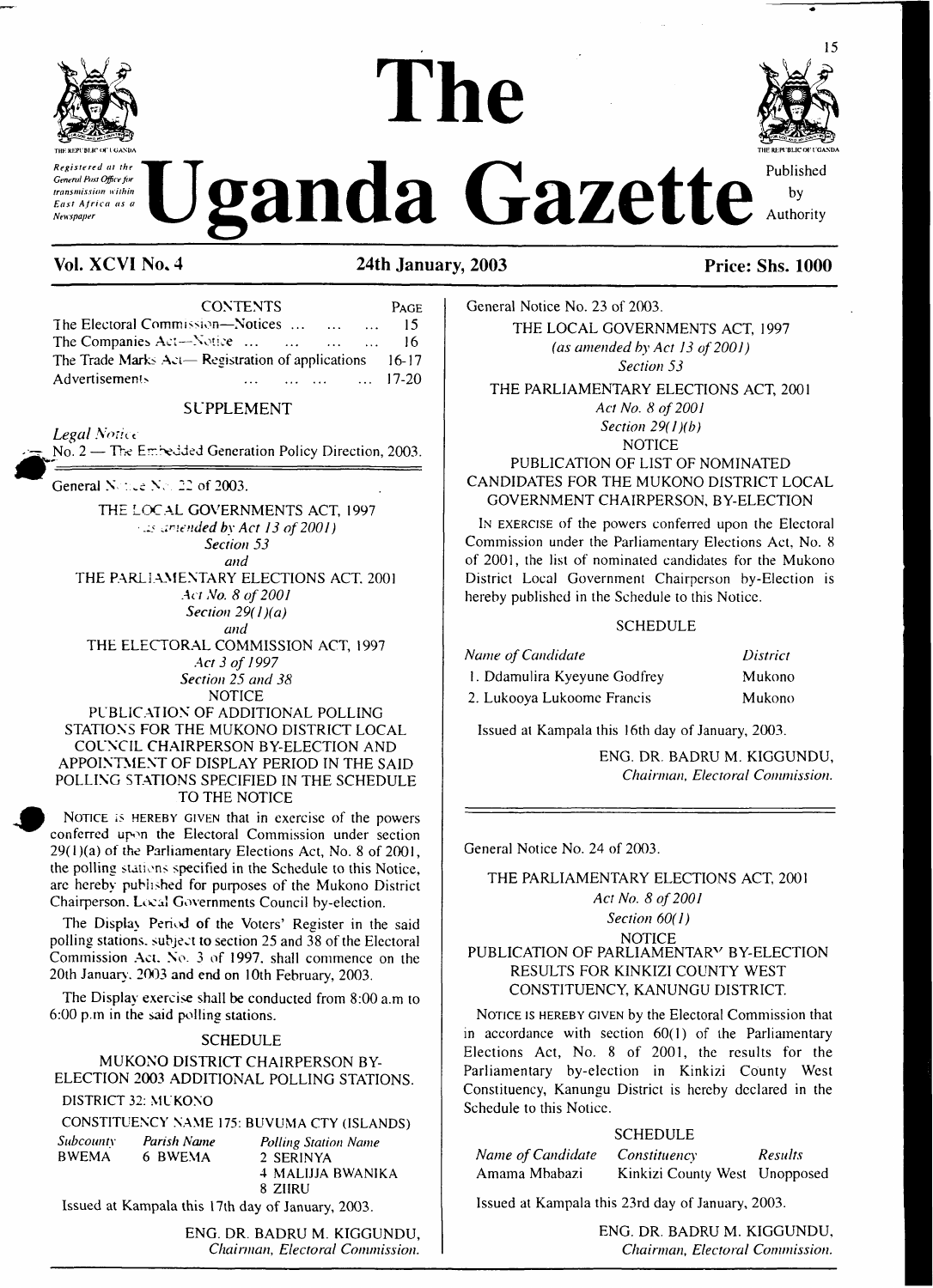General Notice No. 25 of 2003.

THE COMPANIES ACT, 1964. (Cap. 85).

#### NOTICE.

Pursuant to section 20 (3) of the Companies Act notice is hereby given that Dee Pharmaceuticals Limited has by Special Resolution passed on 13th October, 2002 and with the approval of the Registrar of Companies changed its name to Marko Pharmacy (U) Limited and that such new name has been entered in my register.

DATED at Kampala, this 15th day of January, 2003.

AGNES WANDIRA NTENDE, *Assistant Registrar ofCompanies.*

General Notice No. 26 of 2003.

THE TRADE MARKS ACT. (Cap. 83). NOTICE.

NOTICE IS HEREBY GIVEN that any person who has grounds to oppose the registration o'f any of the marks advertised herein may within sixty days from the date of this *Gazette,* lodge a Notice of opposition on Trade Mark Form No. 6 together with a fee of Shs. 4000 in case of National applicants or US\$ 250 in case of Foreign applicants. The period of lodging Notice of opposition may be extended in suitable cases by the Registrar as he thinks fit upon such terms as he may direct. Formal opposition should not be lodged until after reasonable notice has been given by letter to the applicant so that he may have an opportunity to withdraw his application before the expense of opposition proceedings is incurred. Failure to give such notice will be taken into account in considering any application by the opponent for an order for costs if the opposition is second stand by the applicant. Representations of the manic havem an errord can be inspected at the office of the **Registrar** of **Trade** Marks. Parliamentary Buildings. P.O. Box 7:5i. **Kampala.**





(53) *Disclaimer*— Registration of this Trade mark shall give no right to the exclusive use of the v. "CONSULTANTS" except as represented. (59)

(64)

- (57) Nature of goods-- Printed matter, books, brochure. the boards, magazines, calendars, newsletters:  $\tau$ -same adhesives for stationery or household  $\mu$ ry.  $\in$  cors. stickers, artists' materials; budges. conforms. cheque books, letterheads, typewrites acreases, rises materials for packaging (not included  $\bar{m}$  **x**  $\bar{m}$ **IIII** instructional and teaching **materials** solling than apparatus) and all goods **included ■ <sup>c</sup>Lhk** K.
- (73) *Name ofapplicant—* Water. Environmos **A GeoSmaoes** Ltd.
- (77) *Address—*Luzira. <Muiur.gr> PC' **Bex 22£56\_ KjHqpribu** Uganda
- **G.' M'** B\_ \_ i **AdveocMeSb. FO Boa ©M<sup>l</sup>**

22 Date of filing application-14th November, 2002.

 $(21)$ APRICATION No. 25474 IN PART "A"  $\cos \approx$  $(52)$  $(54)$ 



**LOW TAR & NICOTINE AMERICAN TASTE**

(53) *Disclaimer*— Registration of this Trade mark  $\frac{1}{2}$ no right to the exclusive use of the word "**LKHIS**" and the phrases "A CHOICE BLEND OF **WORLD** FINEST TOBACCOS" and "LOW TAR & NICOTINE AMERICAN TASTE" except  $\bullet$  $AMERICAN$  TASTE" except  $\approx$ represented.

(57) *Nature ofgoods—* Cigarettes. (73) *Name ofapplicant—* Taaba Limited.

- (77) *Address—*P.O. Box 31291, Kampala.
- 

»• 22) *Date offiling application—* 17th January, 2003.

•2b Application No. 25473 in <sup>P</sup>art "A".

Class 3.

**fc VALENTINES**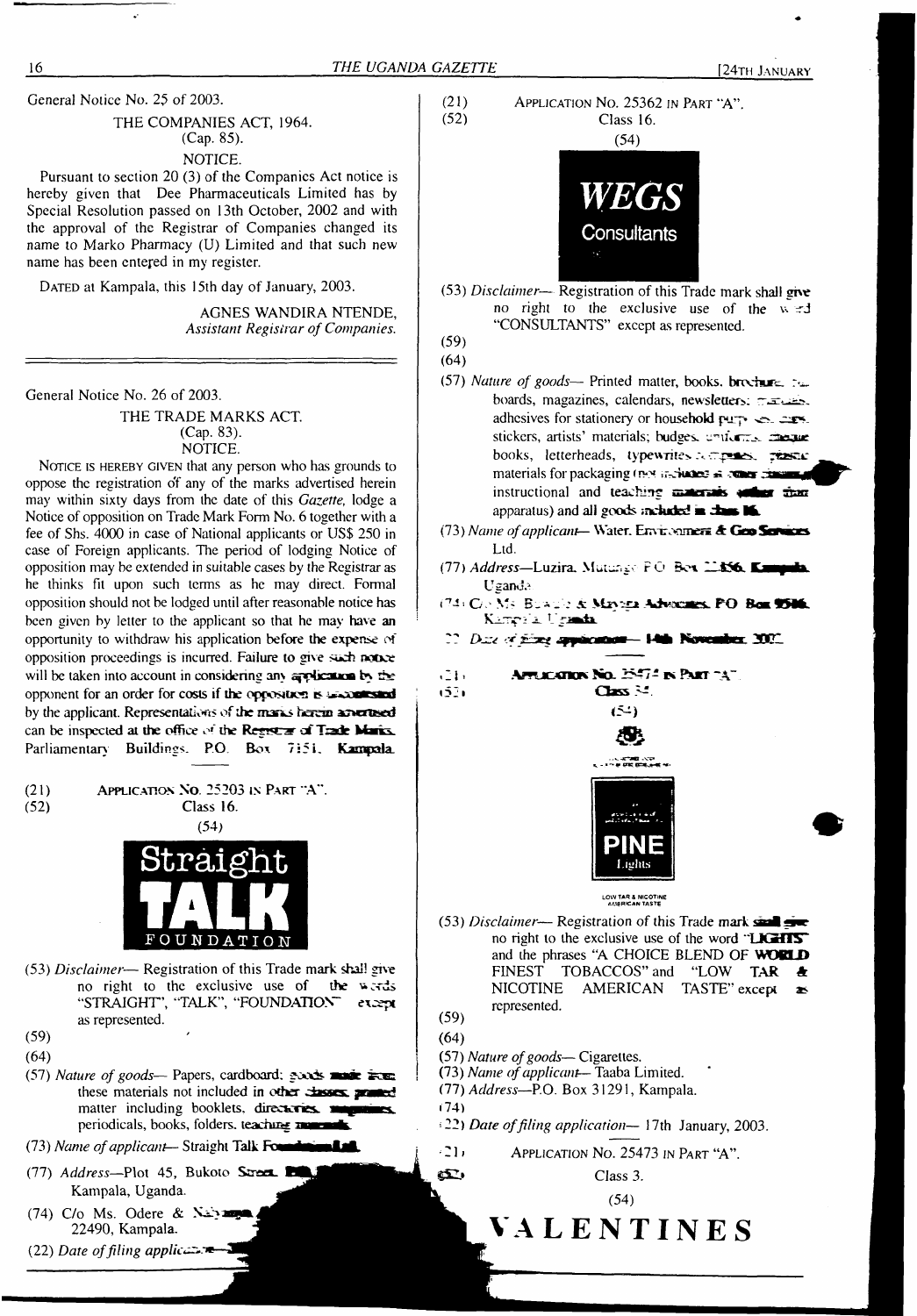(64)

(57) *Nature of goods*— Cosmetos and all goods included in class 3.

(73) *Name ofapplicant—* Microski''.' L' Lid.

(77) *Address—*P.O.Box 2738". K-rrrxiIa.

(74)

(22) *Date offiling applica/* January, 2003.

Kampala, **'** RITA BBANGA-BUKENYA (MRS.), 14th January, 2003. All *All Registrar of Trade Marks*. <sup>1</sup>4th January, 2003. <sup>A</sup> .. *tam Registrar of Trade Marks.*

# **ADVERTISEMENTS**

#### THE REGISTRATION OF TITLES ACT, 1964. (Cap. 205).

# NOTICE.

#### ISSUE OF SPECIAL CERTIFICATE OF TITLE.

*Leased ~ ::er*—Volume 694 Folio 18, Plot No. 35, Kibuza Bliek 2. Namirembe.

NOTICE IS HEREBY GIVEN that after the expiration of one month from the publication hereof. I intend to issue in the names of Saved Abdulla Bin Ahmed Mansur of P.O. Box 213. Arua. a special Certificate of Title under the above Volume and Felio, the Certificate of Title which was originally issued having been lost.

Kampala. 7th January. 2003. JONATHAN N. TIBISAASA, *ChiefRegistrar of Titles.*

#### DEED POLL

By this Deed. I AIREEN KATONGOLE, a female adult of sound mind of P.O. Box 12669 Kampala DO HEREBY absolutely renounce and abandon the use of my former names of IRENE KYANGWA and in lieu thereof do assume as from the date of this document the name of AIREEN KATONGOLE and in pursuance of such change of name as aforesaid. I declare that at all times hereafter, in all records, deeds and instruments in writing and in all actions and proceedings and in all dealings and transactions and on all occasions whatsoever, use and sign the said name of AIREEN KATONGOLE as my name in lieu of the said IRENE KYANGWA as renounced aforesaid.

<sup>I</sup> am Ugandan by birth, daughter of Sam and Grace Katongole (both deceased) of Kyotera, Rakai.

<sup>I</sup> hereby request and authorize all persons to designate and address me bv such assumed name of AIREEN KATONGOLE.

In witness whereof I have hereunder signed and assumed the name of AIREEN KATONGOLE on this 18th day of December 2002.

SIGNED at Kampala by the said

AIREEN KATONGOLE *Renounces*

In the presence of ENID EDROMA *Advocate.*

#### THE REGISTRATION OF TITLES ACT, 1964.

(Cap. 205). NOTICE.

ISSUE OF SPECIAL CERTIFICATE OF TITLE. .

Kyaggwe Block 229 Plot 46, Area 5.0 Acres at Busabaga.

NOTICE IS HEREBY GIVEN that after the expiration of one month from the publication hereof, I intend to issue in the names of Dani Babumba, a special Certificate of Title under the above Block and Plot, the Certificate of Title which was originally issued having been lost.

Mukono, SARAH KULATA BASANGWA, 28th November, 2002. *for Chief Registrar of Titles* 28th November, 2002. *for ChiefRegistrar ofTitles.*

#### THE REGISTRATION OF TITLES ACT, 1964. (Cap. 205). NOTICE.

ISSUE OF SPECIAL CERTIFICATE OF TITLE.

Singo Block 63 Plot 48 & 58, Area 10.74 Hectares at Kyewanise Estate.

NOTICE IS HEREBY GIVEN that after the expiration of one month from the publication hereof, I intend to issue in the names of Peter Mbeera of P.O. Box 8741, Kampala, a special Certificate of Title under the above Block and Plot of the Mailo Register, the duplicate Certificate of Title which was originally issued having been lost.

Mityana, NYOMBI ROBERT, 14th November, 2002. *for Chief Registrar of Titles.* 

<sup>1</sup>4th November, 2002. *for ChiefRegistrar of Titles.*

#### IN THE HIGH COURT OF UGANDA AT KAMPALA

#### PROBATE AND ADMINISTRATION CAUSE No. 41 OF 2003.

In the Matter of the Estate of the Late Yozefu Basiima of Kituuma, Mugarama, Kibaale District

and

In the Matter of an application for letters of administration by Peter Balimunsi of Seguku, Kampala, son of the deceased.

#### NOTICE OF APPLICATION

To whom it may concern

TAKE NOTICE that Peter Balimunsi of Seguku, Kampala, son of the deceased has lodged an application for Letters of Administration to the estate of the Late Yozefu Basiima in this Honourable Court.

This Court will proceed to grant the same if no caveat is lodged with the High Court of Uganda at Kampala within 14 days from the date of publication of this notice unless cause is shown to the contrary.

Dated at Kampala, this 20th day of January, 2003.

P.P. OKELLO, *Assistant Registrar/Family.*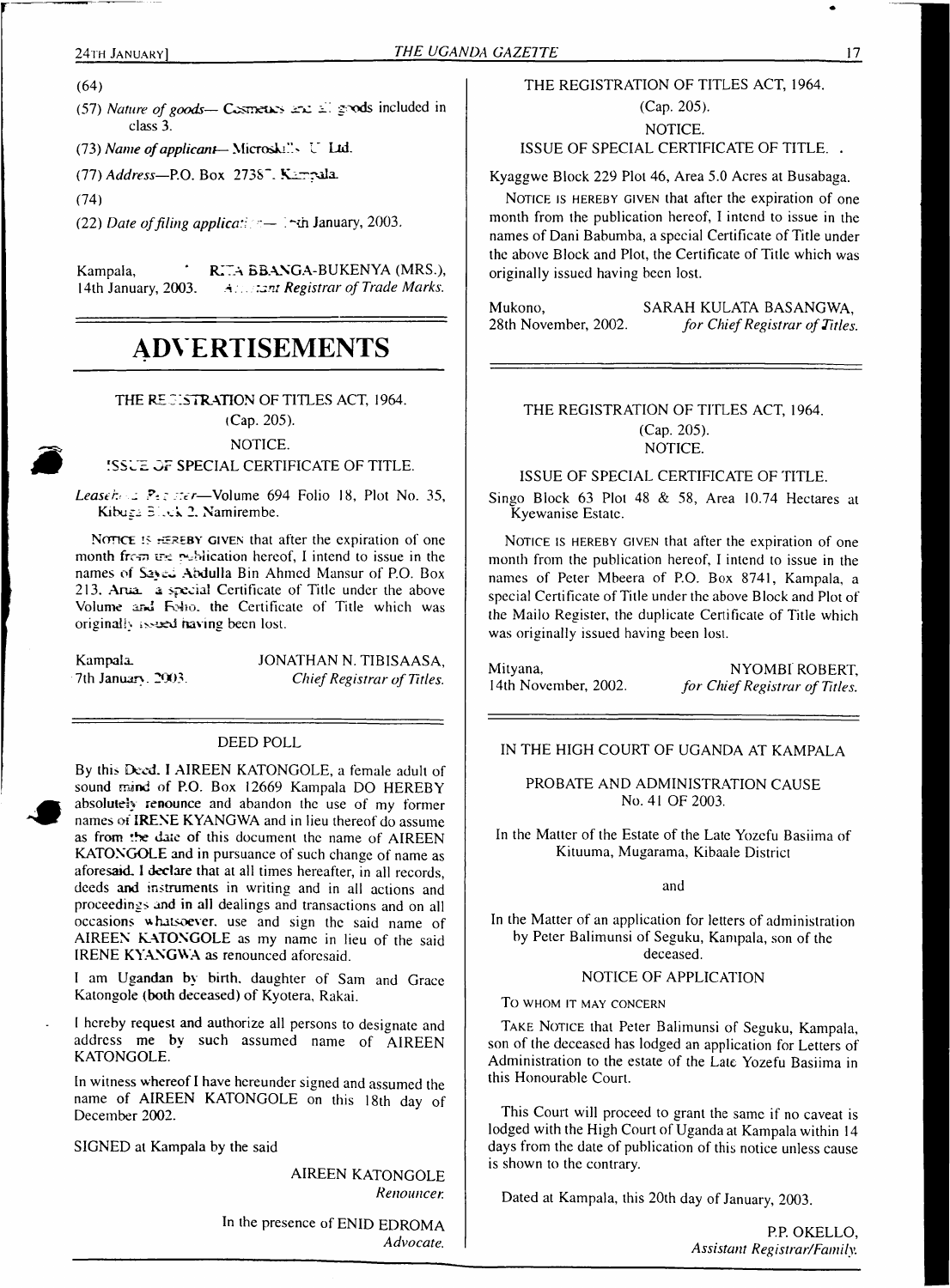#### 18 *THE UGANDA GAZETTE* [24th January

#### THE REGISTRATION OF TITLES ACT, 1964.

#### (Cap. 205).

#### NOTICE.

#### ISSUE OF SPECIAL CERTIFICATE OF TITLE.

*Leasehold Register*—Volume 162 Folio 3, Plot No. 9, Block **A** Ngora.

NOTICE IS HEREBY GIVEN that after the expiration of one month from the publication hereof, I intend to issue in the names of Pyarali Sachcdina Gaidher of P.O. Box 3027, Ngora, a special Certificate of Title under the above Volume and Folio, the Certificate of Title which was originally issued having been lost.

Kampala, ROBERT V. NYOMBI,<br>
2nd October. 2002. *for Chief Registrar of Titles.*  $for$  *Chief Registrar of Titles.* 

#### THE REGISTRATION OF TITLES ACT, 1964.

(Cap. 205).

#### NOTICE.

#### ISSUE OF SPECIAL CERTIFICATE OF TITLE.

*Leasehold Register*—Volume 2970 Folio 7, Plot No. 62, Bunyonyi Drive, Kiswa. Kampala.

NOTICE IS HEREBY GIVEN that after the expiration of one month from the publication hereof, <sup>1</sup> intend to issue in the names of Bitarabeho Johnson and Irene Bitarabeho of P.O. Box 1, Bushenyi, a special Certificate of Title under the above Volume and Folio, the Certificate of Title which was originally issued having been lost.

Kampala, JONATHAN N. TIBISAASA,<br>16th December, 2002. Chief Registrar of Titles.  $Chief Registrar of Titles.$ 

#### THE REGISTRATION OF TITLES ACT, 1964. (Cap. 205). NOTICE.

#### ISSUE OF SPECIAL CERTIFICATE OF TITLE.

*Leasehold Register*—Volume 702 Folio 24, Plot No. 1289, Block 244, at Kisugu.

NOTICE IS HEREBY GIVEN that after the expiration of one month from the publication hereof, I intend to issue in the names of Mansukhlal Liladhar Manek, Radhaben Liladhar Manek, Mulji Liladhar Manek, Rajnikant Liladhar Manek and Taraben Liladhar Manek all of P.O. Box 2890, Kampala, as Tenants in Common in Equal Shares, a special Certificate of Title under the above Volume and Folio, the Certificate of Title which was originally issued having been lost.

Kampala, EDWARD KARIBWENDE, <sup>1</sup>3th January, 2003. *for ChiefRegistrar of Titles.*

#### THE REGISTRATION OF TITLES ACT, 1964. (Cap. 205).

NOTICE.

#### ISSUE OF SPECIAL CERTIFICATE OF TITLE.

*Leasehold Register*—Volume 160 Folio 10, Plot No. 1, Rubaga Place, Kampala.

NOTICE IS HEREBY GIVEN that after the expiration of one month from the publication hereof, I intend to issue in the names of Zerakhanu Abdulalli Noor Mohamed of P.O. Box 4065, Kampala, a special Certificate of Title under the above Volume and Folio, the Certificate of Title which was originally issued having been lost.

Kampala, EDWARD KARIBWENDE.<br>4th December, 2002. for Chief Registrar of Tules. 4th December, 2002. *for ChiefRegistrar of Tides*

#### THE REGISTRATION OF TITLES ACT, 1964.

(Cap. 205).

#### NOTICE.

#### ISSUE OF SPECIAL CERTIFICATE OF TITLE

*Leasehold Register*—Volume 382 Folio 2, Plot No. 2'<sup>5</sup> Kibuga Block 12, Kampala.

NOTICE IS HEREBY GIVEN that after the expiration of  $\cos$ month from the publication hereof, I intend to issue in the names of Maganbhai Vaghjibhai Patel and Rambha: Bhagwandas Patel of P.O. Box 315, Kampala, a special Certificate of Title under the above Volume and Folic, tre Certificate of Title which was originally issued having been lost.

Kampala, 30th December, 2002. EDWARD KARIBWENDE. *for ChiefRegistrar ofTitles.*



THE REGISTRATION OF TITLES ACT, 1964. (Cap. 205).

#### NOTICE.

#### ISSUE OF SPECIAL CERTIFICATE OF TITLE.

Singo Block 149 Plot 358, 0.09 Hectares at Kiwesa Estate.

NOTICE IS HEREBY GIVEN that after the expiration of one month from the publication hereof, I intend to issue in the names of Eryeza Musanje of c/o P.O. Box 51, Mityana, a special Certificate of Title under the above Block and Plot of the Mailo Register, the duplicate Certificate of Title which was originally issued having been lost.

Mityana, NYOMBI ROBERT,<br>21st November, 2002. for Chief Registrar of Titles. <sup>21</sup> st November, 2002. *for ChiefRegistrar of Titles.*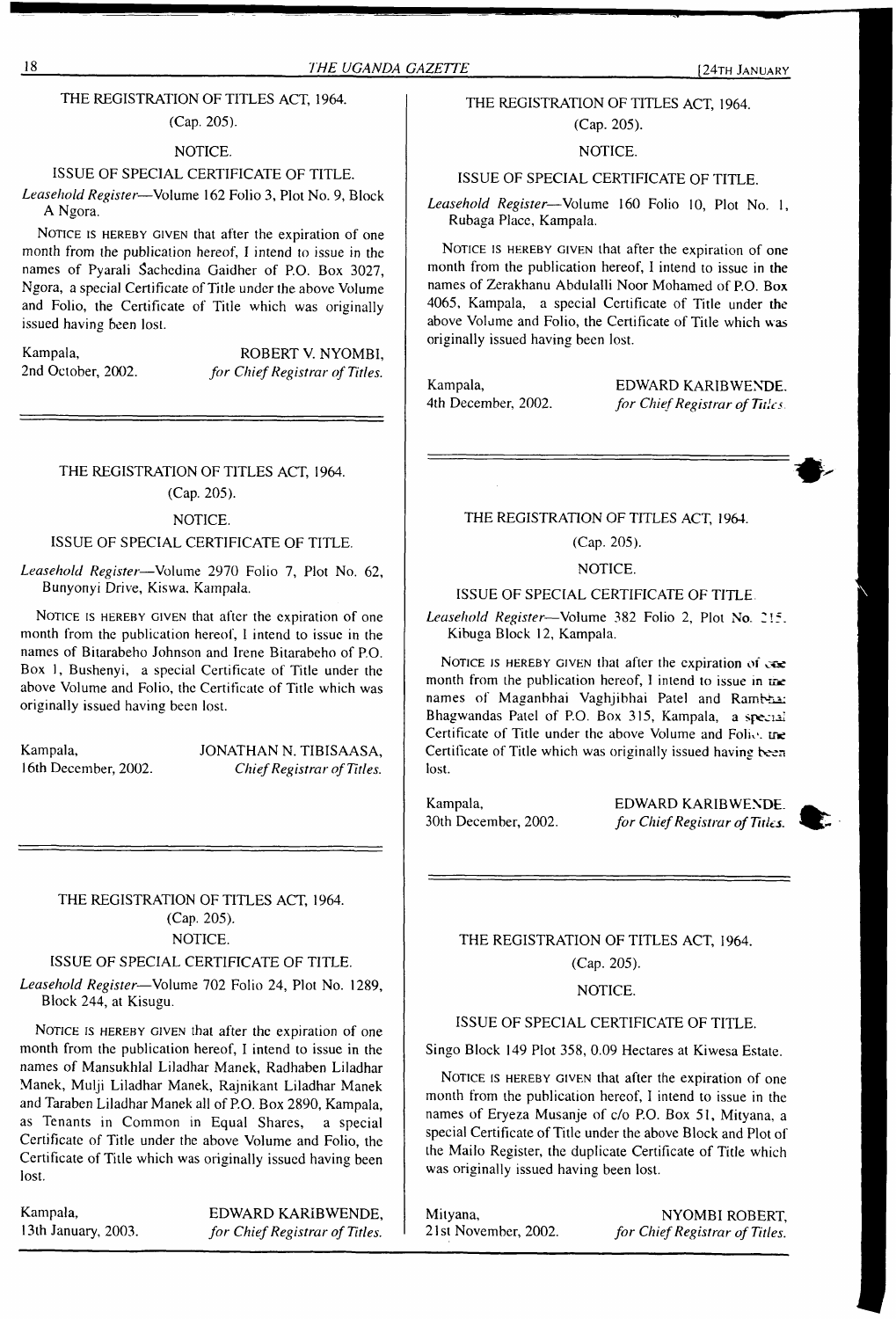#### THE REGISTRATION OF TITLES ACT, 1964.

## (Cap. 205).

#### NOTICE.

#### ISSUE OF SPECIAL CERTIFICATE OF TITLE.

*Leasehold Register*—Volume 420 Folio 18, Plot Nos. 51-53, Port Road Masindi.

NOTICE IS HEREBY GIVEN that after the expiration of one month from the publication hereof, I intend to issue in the names of Vanita Shantilal Nathwani of P.O. Box 51, Masindi, a special Certificate of Title under the above Volume and Folio, the Certificate of Title which was originally issued having been lost.

Kampala, ROBERT V. NYOMBI,<br>26th November, 2002. for Chief Registrar of Titles. 26th November. 2002. *for ChiefRegistrar ofTitles.*

#### THE REGISTRATION OF TITLES ACT, 1964. (Cap. 205). NOTICE.

ISSUE OF SPECIAL CERTIFICATE OF TITLE. *Leasehold Register*—Volume 620 Folio 9, Plots. 10-14, Roscoe Road. Kampala.

NOTICE IS HEREBY GIVEN that after the expiration of one month from the publication hereof, I intend to issue in the names of The Registered Trustees of the Parents Association. Kampala of P.O. Box 1638, Kampala, a special Certificate of Title under the above Volume and Folio, the Certificate of Title which was originally issued having been lost.

Kampala, EDWARD KARIBWENDE,<br>16th January, 2003. for Chief Registrar of Titles. <sup>1</sup>6th January, 2003. *for ChiefRegistrar of Titles.*

#### THE REGISTRATION OF TITLES ACT, 1964. (Cap. 205). NOTICE.

#### ISSUE OF SPECIAL CERTIFICATE OF TITLE.

Kyadondo Block 204 Plot 374, Area 0.206 Hectares at Kawempe.

NOTICE IS HEREBY GIVEN that after the expiration of one month from the publication hereof, I intend to issue in the names of Ruth Enid Nabawesi Mukasa of P. O. Box 2473, Kampala, a special Certificate of Title under the above Block and Plot, the Certificate of Title which was originally issued having been lost.

Kampala, OPIO ROBERT,<br>
24th January, 2003. *for Chief Registrar of Titles.* 24th January, 2003. *for ChiefRegistrar of Titles.*

#### THE REGISTRATION OF TITLES ACT, 1964.

# (Cap. 205).

## NOTICE.

#### ISSUE OF SPECIAL CERTIFICATE OF TITLE.

Kyadondo Block 254 Plot 639, Area 0.151 Hectares at Kansanga and Nabutiti.

NOTICE IS HEREBY GIVEN that after the expiration of one month from the publication hereof, I intend to issue in the names of Julian Namulindwa of P. O. Box 10838, Kampala, a special Certificate of Title under the above Block and Plot, the Certificate of Title which was originally issued having been lost.

Kampala, Campala, Campala, Campala, Campala, Campala, Campala, Campalan, Campalan, Campalan, Campalan, Campala<br>
State of Titles, Campalan and Campalan and Campalan and Campalan and Campalan and Campalan and Campalan and C 24th January, 2003. *for ChiefRegistrar of Titles.*

#### THE REGISTRATION OF TITLES ACT, 1964.

#### (Cap. 205).

#### NOTICE.

#### ISSUE OF SPECIAL CERTIFICATE OF TITLE.

*Leasehold Register*—Volume 410 Folio 22, Plot No. 7, Crabtree Lane, Mbale.

NOTICE IS HEREBY GIVEN that after the expiration of one month from the publication hereof, I intend to issue in the names of Roshanali Juma Damji Dhanani of P.O. Box 89, Mbale, a special Certificate of Title under the above Volume and Folio, the Certificate of Title which was originally issued having been lost.

Kampala, ROBERT V. NYOMBI,<br>
7th January, 2003. *for Chief Registrar of Titles*. 7th January, 2003. *for ChiefRegistrar of Titles.*

# THE REGISTRATION OF TITLES ACT, 1964. (Cap. 205).

NOTICE.

#### ISSUE OF SPECIAL CERTIFICATE OF TITLE.

Kyadondo Block 255 Plot 287, Area 0.72 Hectares at Munyonyo,

NOTICE IS HEREBY GIVEN that after the expiration of one month from the publication hereof, I intend to issue in the names of J.S.F Development of P.O. Box 6917, Kampala, a special Certificate of Title under the above Block and Plot, the Certificate of Title which was originally issued having been lost.

Kampala, CPIO ROBERT,<br>
9th January, 2003. *for Chief Registrar of Titles*. 9th January, 2003. *for ChiefRegistrar of Titles.*

THE REGISTRATION OF TITLES ACT, 1964.

#### (Cap. 205).

#### NOTICE.

#### ISSUE OF SPECIAL CERTIFICATE OF TITLE.

Kyadondo Block 204 Plot 373, Area 0.208 Hectares at Kawempe.

NOTICE IS HEREBY GIVEN that after the expiration of one month from the publication hereof, <sup>1</sup> intend to issue in the names of Jane Marion Nagenda of P. O. Box 2473, Kampala, a special Certificate of Title under the above Block and Plot, the Certificate of Title which was originally issued having been lost.

Kampala, CPIO ROBERT, 24th January, 2003. *for Chief Registrar of Titles.* 24th January, 2003. *for ChiefRegistrar of Titles.*